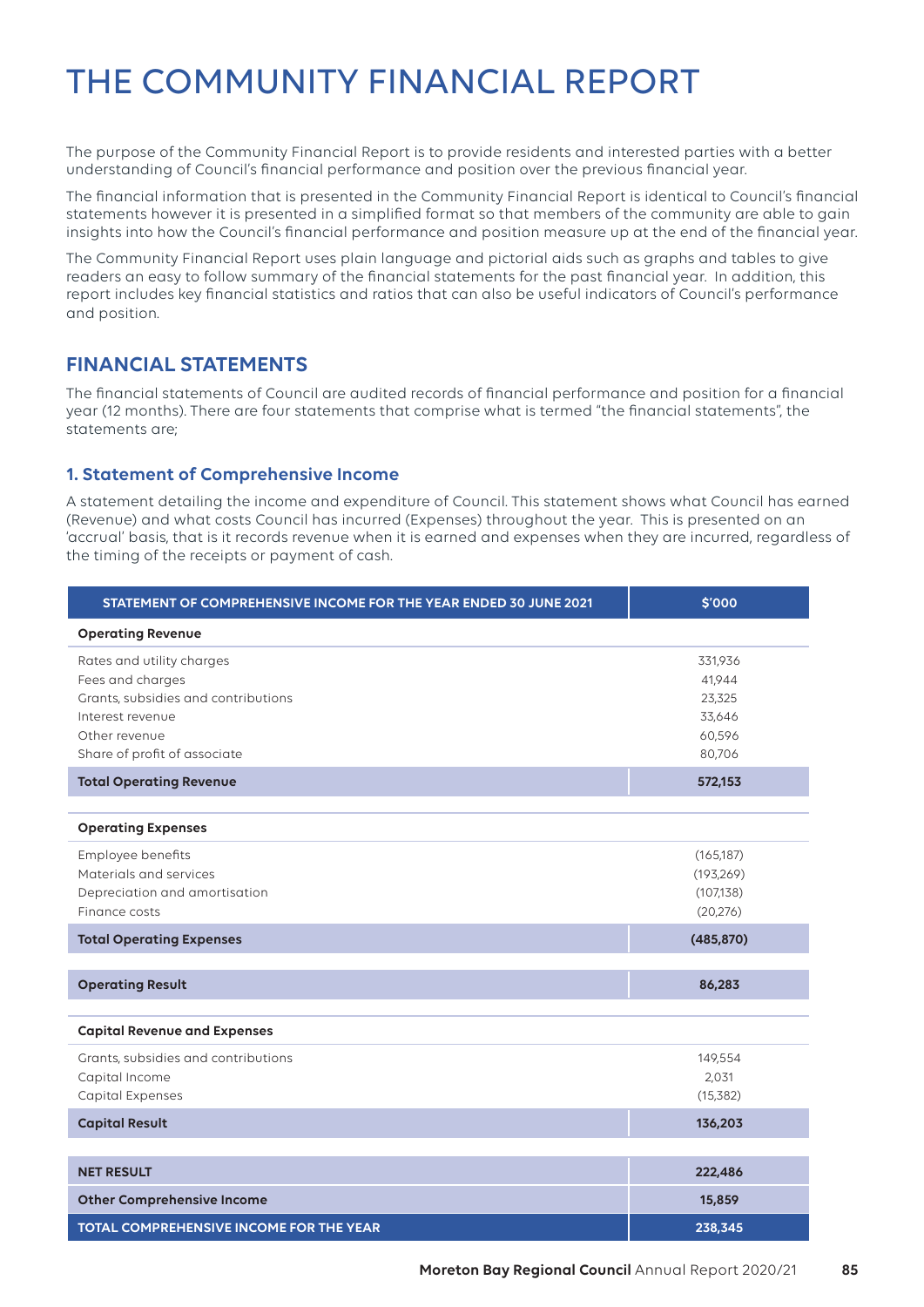#### **SOURCING OUR REVENUE: WHAT IT COMPRISES**

(Statement of Comprehensive Income)

Key Council's revenue sources include:

- **• Rates and Utility Charges** these are the "taxes" levied on property owners within the region. Each year, as part of the budget process, Council decide the rates and utility charges to be levied in the financial year. The level of rates and utility charges that landowners must pay is at the sole discretion of Council.
- **• Fees and Charges** Council generate a level of income through the charging of fees for services and some goods. The fees can vary from admission to an aquatic facility through to the payment of a hall hire fee. A key function of Council is the administration of a range of regulatory functions. These can vary from administering the town planning process through to animal registration.
- **• Grants, Subsidies and Contributions** Council receive grants and subsidies from Federal and State Governments which can be for general or specific purposes. Council also receives monetary and nonmonetary contributions, typically from developers, in relation to the development activities occurring within the Council region. Non-monetary contributions are received in the form of gifted assets, such as roads, footpaths, drainage and other community facilities. Monetary contributions in the form of developer contributions are received to assist Council deliver essential infrastructure related to the growth of the region.
- **• Interest Revenue** received from the investment of available cash.
- **• Other Revenue** is predominately tax payments received from Unitywater and other miscellaneous forms of revenue.
- **• Share of Profit of Associate** is Councils portion of Unitywater's annual net operating profit. This is a noncash revenue source.
- **• Other Comprehensive Income** is predominately increases in the value of Councils infrastructure as a result of asset revaluations. This is a non-cash income source.

The graph below shows the breakdown for 2020/21.



#### **SOURCES OF REVENUE - \$723.7 MILLION**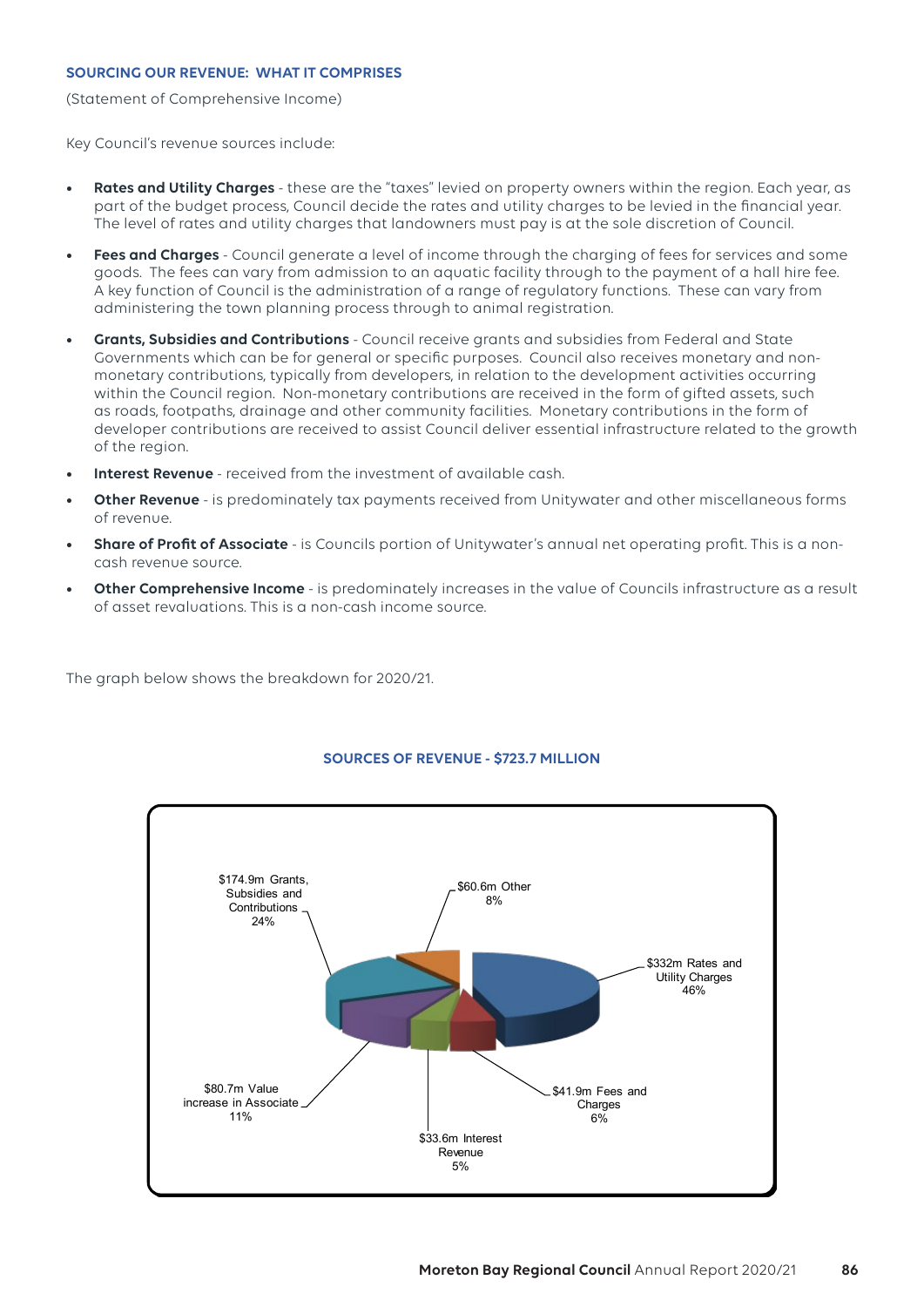#### **IDENTIFYING OUR EXPENSES: WHAT IT COMPRISES**

(Statement of Comprehensive Income)

Key Council's expense components are: :

- **• Employee Costs** These represent the total cost of staff employed in the delivery of Council services. The costs are typically inclusive of items such as wages, superannuation, employee leave entitlements, training and other employee related expenses.
- **• Materials and Services** These are the operating costs incurred for the purchase of materials or other services necessary to deliver Council services.
- **• Depreciation and Amortisation** is recognised as a cost to Council and is measured as an estimate in the consumption of Council's asset base. This is a non-cash expense.
- **• Finance Costs**  These are the costs mainly associated with interest on borrowings and banking fees.
- **• Capital Expenses**  These represent predominantly the value of assets replaced or disposed of throughout the year.

The expenditure by type graph shows the various classifications of Council's expenditure incurred during 2020/21.



#### **EXPENDITURE BY TYPE - \$501.3 MILLION**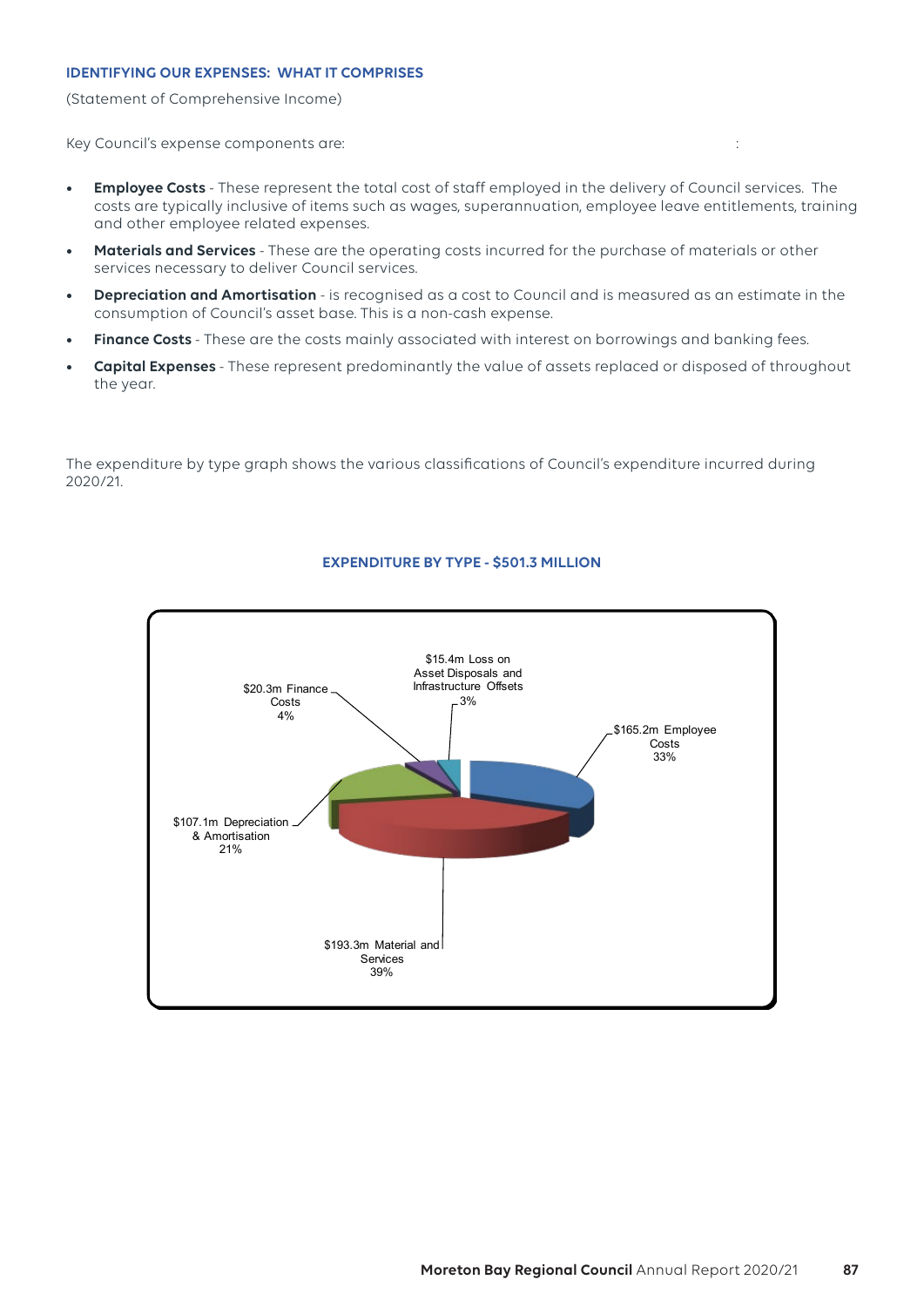### **2. Statement of Financial Posotion**

A statement detailing the assets and liabilities of Council. The statement measures what Council owns (Assets) and what Council owes (Liabilities). The difference between these two components is the net wealth (Equity) of Council and our community.

| STATEMENT OF FINANCIAL POSITION AS AT 30 JUNE 2021                | \$'000                         |
|-------------------------------------------------------------------|--------------------------------|
| <b>Assets</b>                                                     |                                |
| Cash Balance<br><b>Other Current Assets</b><br>Non-Current Assets | 324,914<br>95,831<br>7,407,558 |
| <b>Total Assets</b>                                               | 7,828,303                      |
| <b>Liabilities</b>                                                |                                |
| <b>Current Liabilities</b><br>Non-Current Liabilities             | 138,388<br>368,083             |
| <b>Total Liabilities</b>                                          | 506,471                        |
| <b>NET COMMUNITY ASSETS</b>                                       | 7,321,832                      |
| <b>Community Equity</b>                                           |                                |
| Retained Surplus<br><b>Asset Revaluation Surplus</b>              | 6,304,131<br>1,017,701         |

**TOTAL COMMUNITY EQUITY 7,321,832**

#### **ASSETS: WHAT THE COMMUNITY OWNS**

(Statement of Financial Position)

**• Assets** - Can be current or non-current. Current assets are those that are readily available to meet expenses and mainly include cash and amounts owed by customers. Non-current assets include property, plant and equipment, investment in associate (Unitywater) and financial investments.

The value of all assets Council owns totals \$7.8 billion as at 30 June 2021.

The major classes of assets are shown in the graph below:

![](_page_3_Figure_9.jpeg)

![](_page_3_Figure_10.jpeg)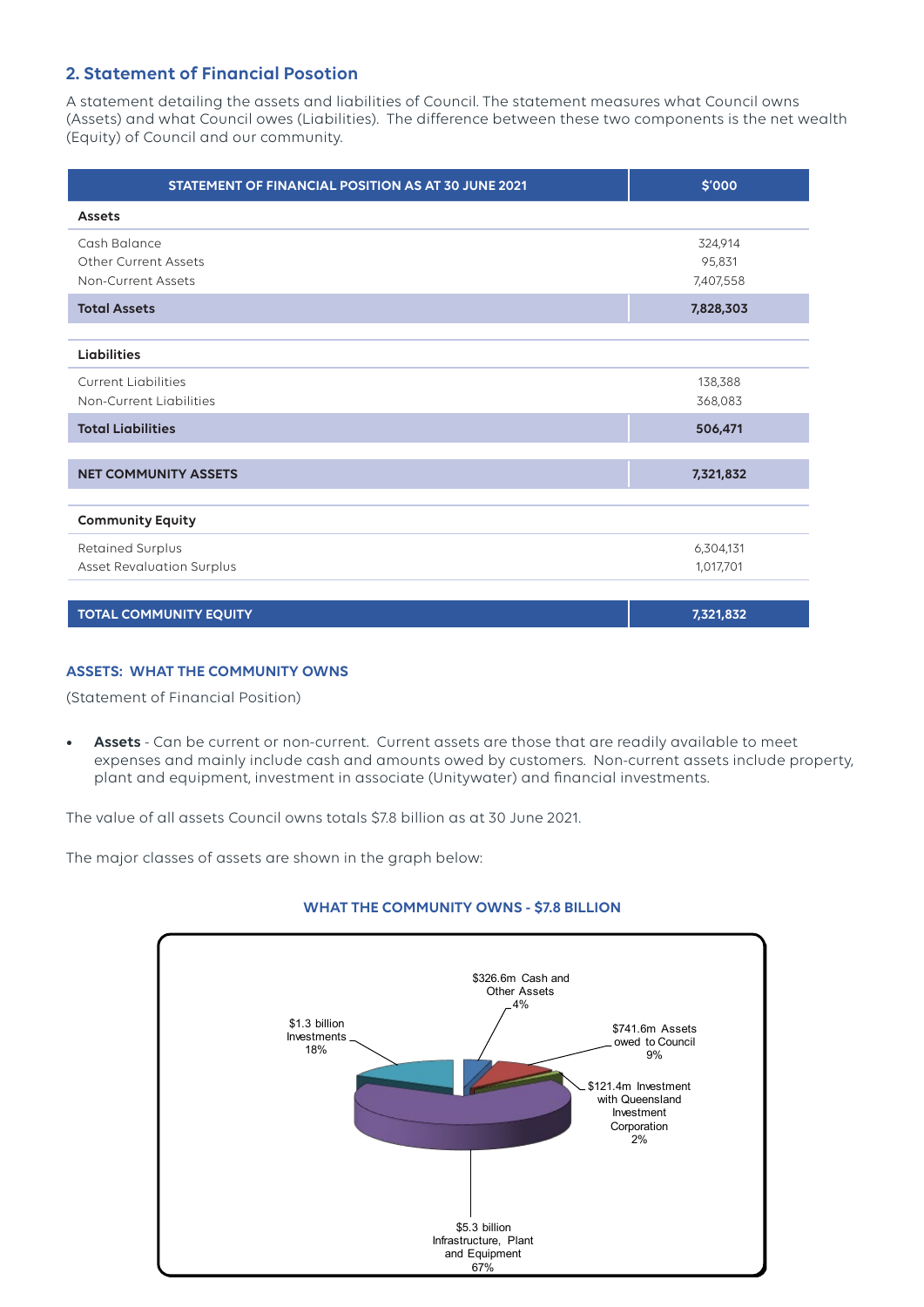#### **LIABILITIES: WHAT THE COMMUNITY OWES**

(Statement of Financial Position)

**• Liabilities -** Can be current or non-current. Liabilities mainly consist of loans, amounts owing to suppliers, amounts owing to employees for leave entitlement and future estimates to rehabilitate landfill sites administered by Council. Current liabilities are those amounts that are payable by Council within the next twelve months, and non-current liabilities are payable beyond the twelve month horizon.

Council's liabilities totalled \$506..5 million as at 30 June 2021.

The major classes of liabilities are shown in the graph below:

![](_page_4_Figure_5.jpeg)

#### **WHAT THE COMMUNITY OWES - \$506.5 MILLION**

#### **3. Statement of Changes in Equity**

A statement detailing the changes in equity of Council. This statement details the movement in the net assets (Equity) of Council and shows the overall change in Council's net wealth over the year.

| STATEMENT OF CHANGES IN EQUITY FOR THE YEAR ENDED 30 JUNE 2021 | \$'000    |
|----------------------------------------------------------------|-----------|
| Balance at 1 July 2020                                         | 7,075,622 |
|                                                                |           |
| Add: Net Result                                                | 222,486   |
| Add: Other Comprehensive Income                                | 15,859    |
| Add: Increase to equity on the recognition of assets           | 7,865     |
|                                                                |           |
| Balance at 30 June 2021                                        | 7,321,832 |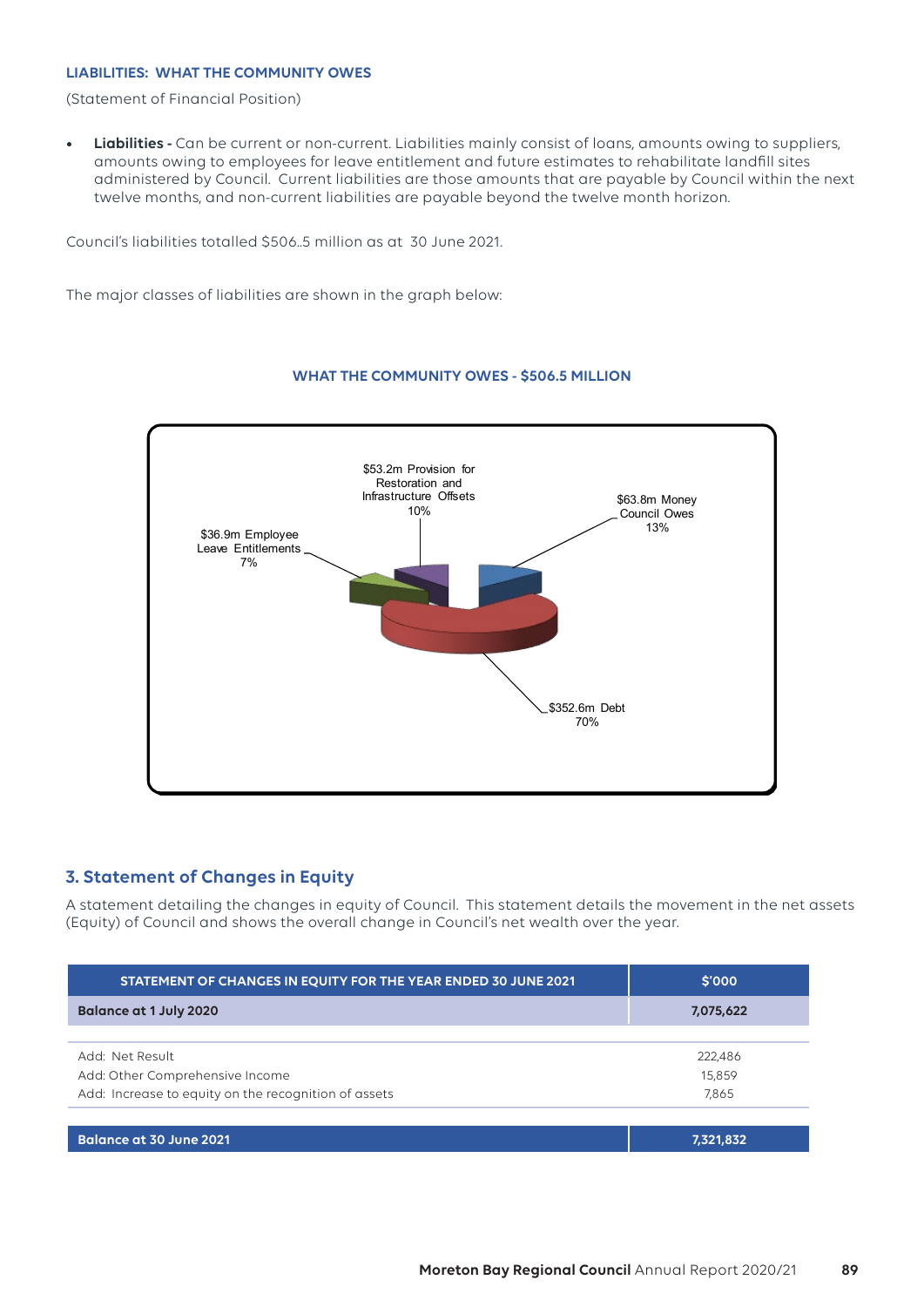#### **COMMUNITY EQUITY**

(Statement of Changes in Equity)

**• Community Equity -** Community equity (what the Council is worth) is measured as the net of Council's assets less liabilities.

Council's total community equity as at 30 June 2021 is \$7.3 billion. Community equity consists of an asset revaluation surplus and retained surplus.

The graph below shows the breakdown of community equity:

![](_page_5_Figure_5.jpeg)

#### **BREAKDOWN OF COMMUNITY EQUITY - \$7.3 BILLION**

### **4. Statement of Cash Flows**

The statement of cash flows provides information on the cash inflows and outflows of Council, classified by different types of cash flows activities.

| STATEMENT OF CASH FLOWS FOR THE YEAR ENDED 30 JUNE 2021 | \$'000    |
|---------------------------------------------------------|-----------|
| <b>Opening Cash Balance</b>                             | 189,941   |
|                                                         |           |
| Net cash flows from Operating Activities                | 174.017   |
| Net cash flows from Investing Activities                | (21, 557) |
| Net cash flows from Financing Activities                | (17, 487) |
| Net increase in cash held                               | 134,973   |
|                                                         |           |
| Cash at the end of the financial year                   | 324.914   |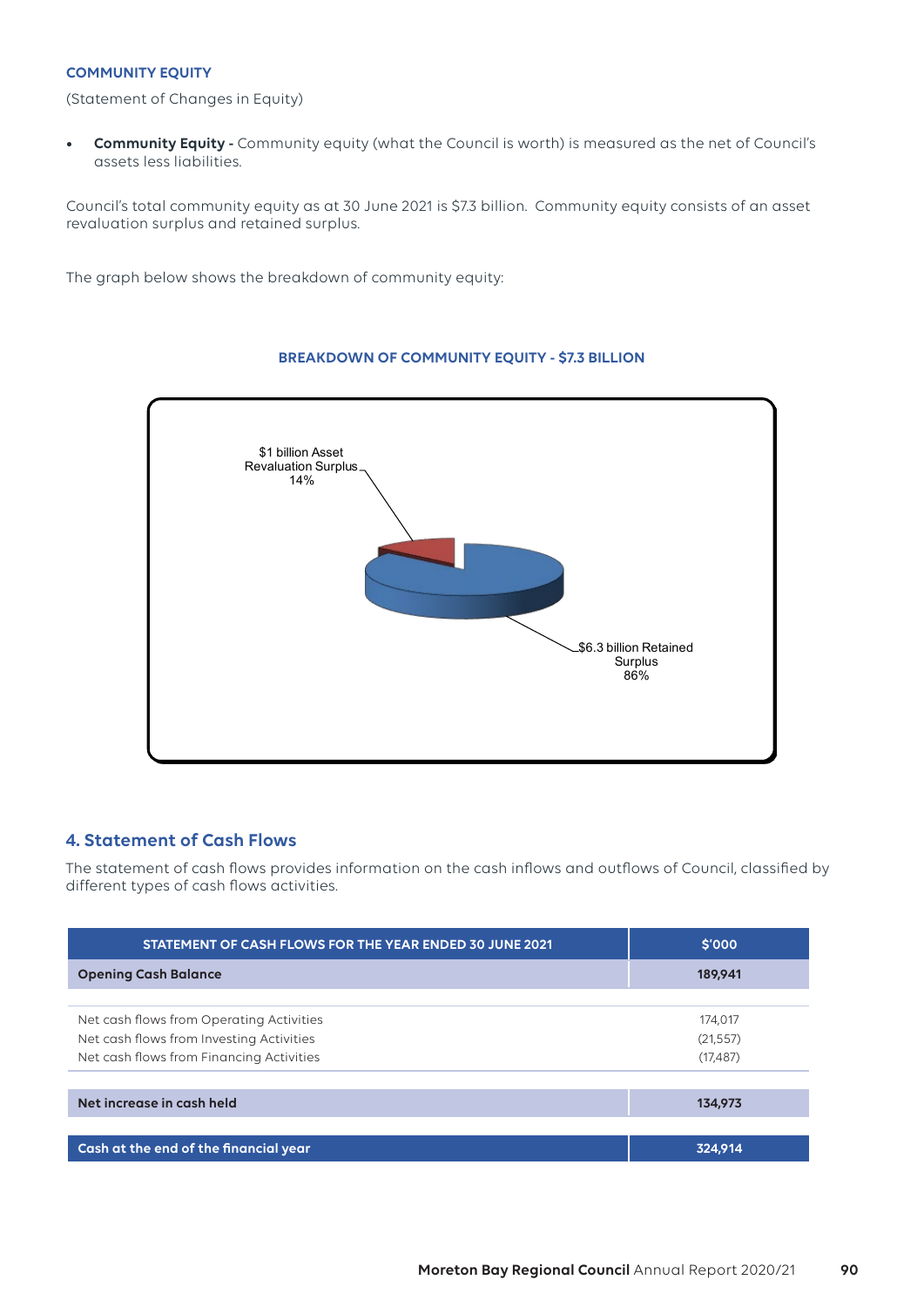#### **CASH: WHAT WERE THE MAJOR INFLOWS AND OUTFLOWS OF CASH?**

(Statement of Cash Flows)

There are three types of activities that have an impact on cash balances:

- **• Cash flows from operating activities** including cash receipts or inflows and cash payments or outflows from the day-to-day operation of Council.
- **• Cash flows from investing activities** include payments and receipts on purchase and disposal of investments as well as the cash flows associated with new capital works and the purchase of other noncurrent assets.
- **• Cash flows from financing activities** include the cash movement from borrowings, loans received and loans repaid.

Council ended the year with \$324.9 million in cash. This is very strong cash position. Council holds a large portion of cash with various banks where it earns income through interest on term deposits.

The table below outlines the main sources of cash coming into Council and what cash is going out.

| <b>CASH HOLDINGS FOR THE YEAR ENDED 30 JUNE 2021</b>        | \$'000     |
|-------------------------------------------------------------|------------|
| Cash at beginning of the financial year                     | 189,941    |
|                                                             |            |
| <b>Cash Flows from Operating Activities:</b>                |            |
| Cash received from rates and utility charges                | 322,832    |
| Cash received from fees and charges                         | 77,939     |
| Cash received from other revenue                            | 10,829     |
| Cash received from interest earned                          | 34,238     |
| Cash received from rent                                     | 4,455      |
| Cash received from operational grants and contributions     | 23,325     |
| Cash received from capital grants, subsidies, contributions | 85,641     |
| Cash received from tax equivalents                          | 22,996     |
| Cash used to pay employees and material and services        | (389,714)  |
| Cash used to pay interest on debt                           | (18, 524)  |
| <b>Net Cash Provided by Operating Activities</b>            | 174,017    |
| <b>Cash Flows from Investing Activities:</b>                |            |
| Cash used to pay for property, plant and equipment          | (190, 827) |
| Cash from the sale of assets                                | 17,144     |
| Cash received from dividends                                | 22,140     |
| Cash net movement in investments                            | 130,000    |
| Cash net movement in loans to community organisations       | (14)       |
| <b>Net Cash Provided by Investing Activities</b>            | (21, 557)  |
|                                                             |            |
| Cash at end of the financial year                           | 324.914    |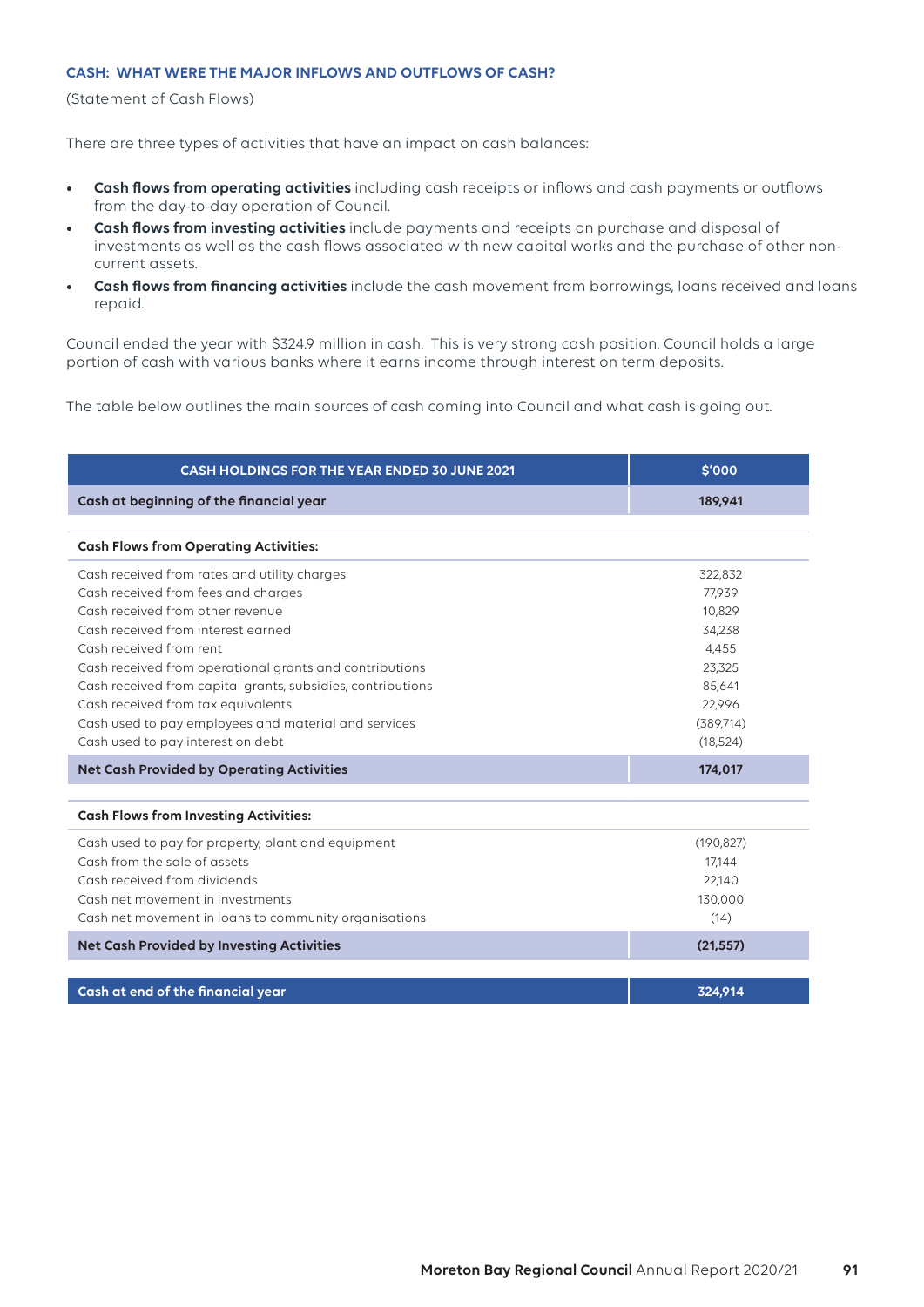# **RESPONSIBLE FINANCIAL MANAGEMENT**

In a period of continued growth and expansion, responsible financial management is crucial for Council to provide key services and strike the balance between meeting the needs of the community today and providing a solid financial future for the Moreton Bay Region.

## **Measures of Financial Sustainability**

This Community Financial Report includes three relevant measures of financial sustainability used to demonstrate that the Council is operating in a prudent financial manner and ensuring the Council's long-term financial sustainability and viability.

|                                                                                                                                                                               | 2020/2021 ACTUAL | <b>TARGET</b>           | <b>ANALYSIS</b>                                                                                                                                                                                                                                                                                                                                                                                                                                                                                                                         |
|-------------------------------------------------------------------------------------------------------------------------------------------------------------------------------|------------------|-------------------------|-----------------------------------------------------------------------------------------------------------------------------------------------------------------------------------------------------------------------------------------------------------------------------------------------------------------------------------------------------------------------------------------------------------------------------------------------------------------------------------------------------------------------------------------|
| Asset sustainability ratio<br>Demonstrates whether<br>Council is renewing<br>infrastructure assets at the<br>same rate that it is wearing<br>out its overall stock of assets. | 72.0%            | Greater than 90%        | While this result is below the recommended<br>target, council believes its assets are<br>generally renewed within appropriate<br>timeframes, and is working to improve this<br>ratio through the implementation of robust<br>condition-based asset renewal programs.                                                                                                                                                                                                                                                                    |
| Net financial liabilities ratio<br>Demonstrates the extent<br>to which the net financial<br>liabilities of Council can be<br>serviced by its operating<br>revenues.           | 15.0%            | Not greater than<br>60% | This ratio indicates Council has the capacity<br>to fund its financial liabilities and may have<br>the capacity to increase its loan borrowings if<br>required. Councils ratio is well under the 60%<br>upper limit for this ratio.                                                                                                                                                                                                                                                                                                     |
| <b>Operating surplus ratio</b><br>Demonstrates the extent to<br>which operating revenues<br>cover operating expenses<br>only or are available for<br>capital purposes.        | 15.1%            | Between 0% and<br>10%   | This positive ratio indicates Council has<br>achieved an operating surplus with recurring<br>operating revenue exceeding recurring<br>operating expenses. This facilitates utilising<br>operating surpluses to help fund capital<br>expenditure thus placing less reliance on<br>borrowings. The flow on effects of reduced<br>borrowings is reduced levels of associated<br>interest expense. Council is committed to<br>achieving strong operating surplus ratios<br>into the future to ensure long-term financial<br>sustainability. |

The targets indicated are recommended by the Department of Local Government, Racing and Multicultural Affairs in accordance with the "Financial management (sustainability) guideline 2013'. The guideline is available from the Department's website.